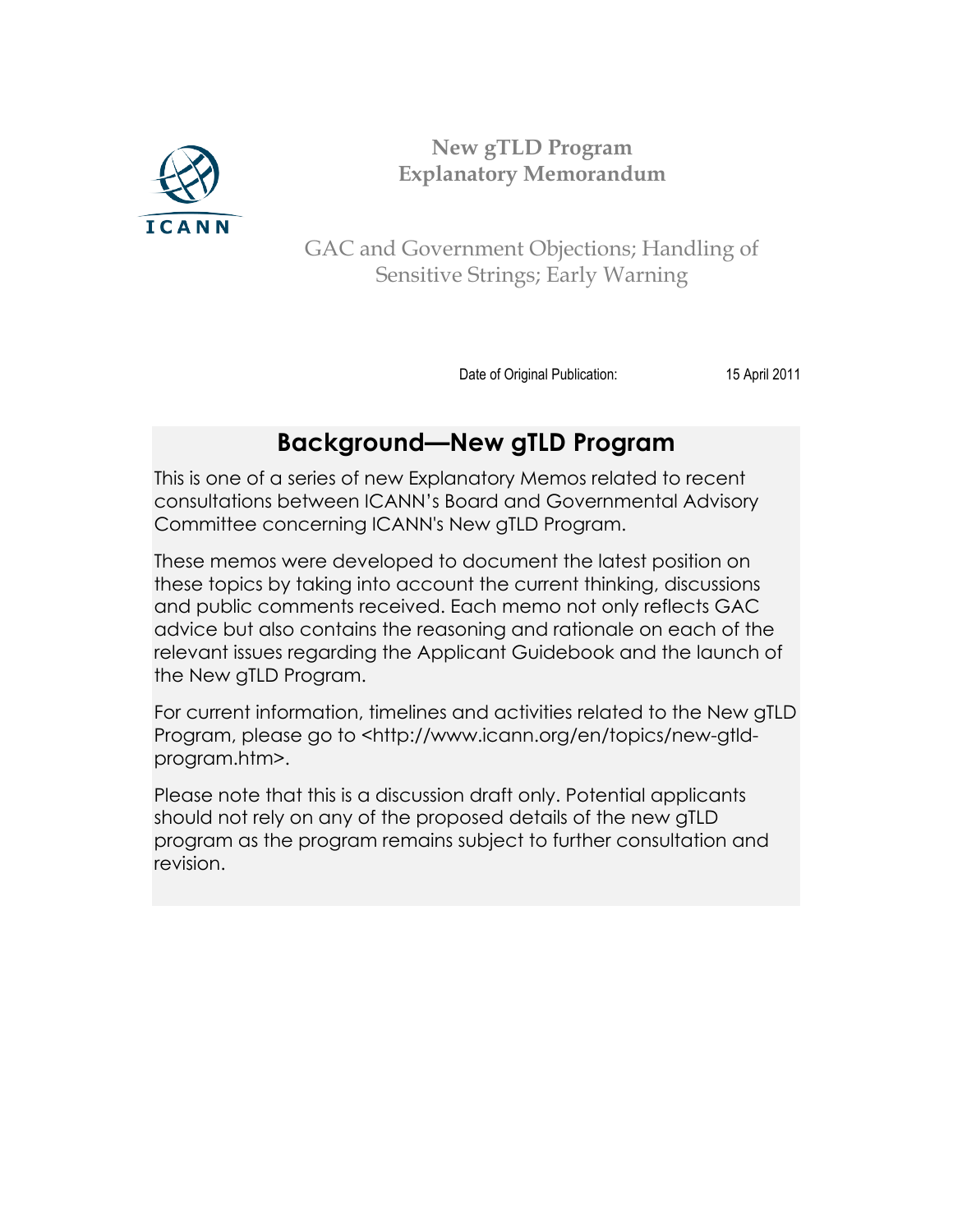# **Introduction**

## *Current Environment*

The current version of the Applicant Guidebook, in accordance with the GNSO New gTLD Policy Recommendations, provides for objection and independent dispute resolution processes in order to provide protections for certain important interests such as intellectual property rights and community names.

The GAC, in its Indicative Scorecard on New gTLD Outstanding Issues, provided several recommendations regarding the handling of sensitive strings and the objection processes, among them (excerpted):

Delete the procedures related to "Limited Public Interest Objections"

Amend the evaluation process to include review by governments, via the GAC.

Expand categories and consideration of community-based strings and geographical place names (including names relating to particular sectors, such as those subject to national regulation).

Implement a free objection mechanism that would allow governments to protect their interests.

Provide for an early warning to applicants when a proposed string would be considered controversial or to raise sensitivities.

#### *Recommendation*

Based on consideration of the GAC's advice and consultations between the GAC and Board, it is recommended that:

The current application evaluation process flow be augmented to include a GAC Early Warning procedure and a GAC Advice on New gTLDs (i.e., objection) procedure. GAC Early Warning and GAC Advice on New gTLDs can be applied to any application, e.g., sensitive, community, sector, or geographic strings of any type.

#### **Key aspects of the GAC Early Warning process are:**

The GAC Early Warning Notice should be submitted in the 60 days following the posting of the applications.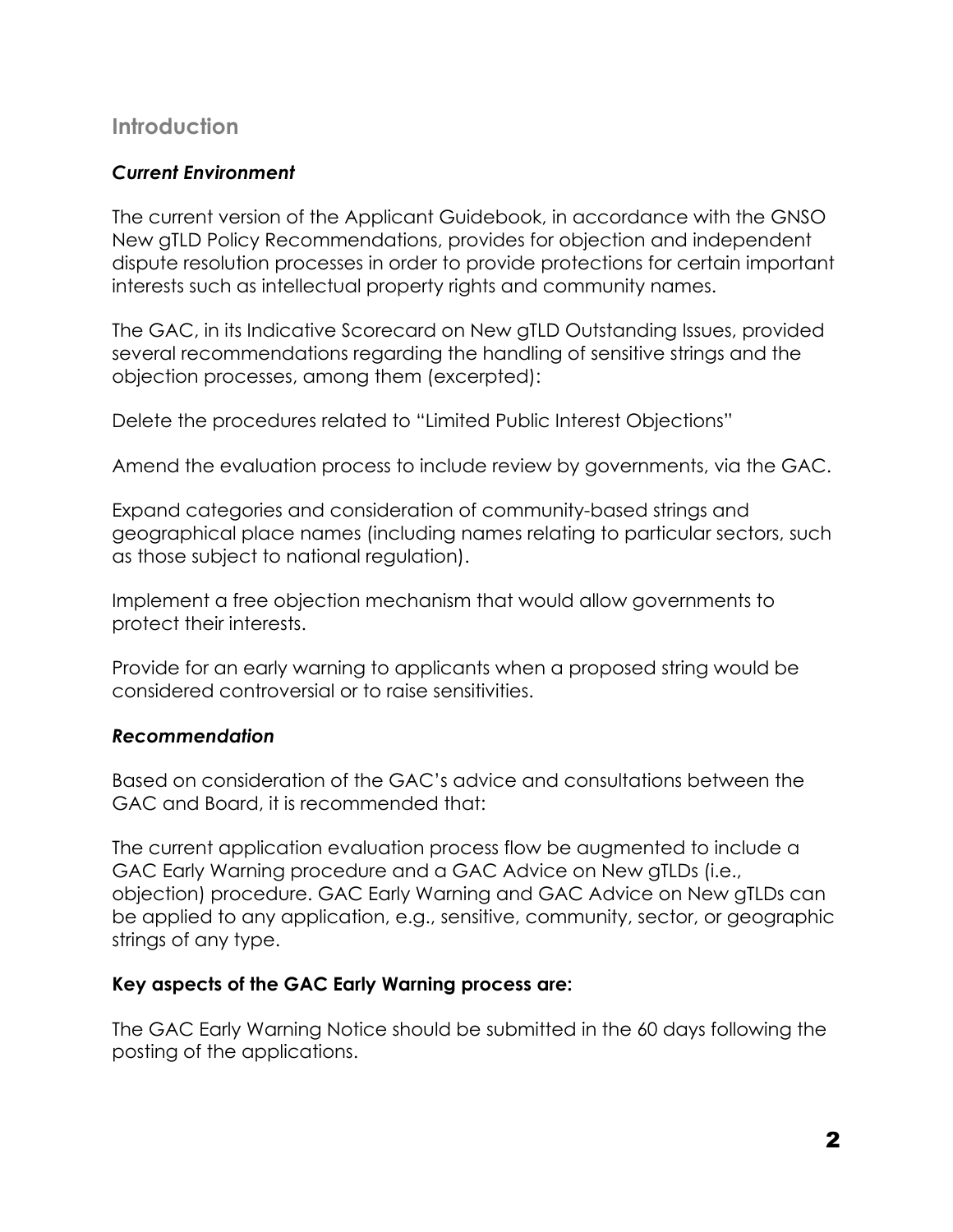The Early Warning Notice is a notice to the applicant from the GAC that the application or proposed string would be considered controversial or raise national sensitivities.

The Early Warning Notice does not require GAC consensus; it requires a GAC decision to issue a notice based upon statements of member states or governments.

The GAC will forward the Early Warning Notice to the Board, and ICANN will notify the applicants. Applicants who withdraw within, say, 21 days of receiving the Notice will receive an 80% refund in order to incent resolution of the issue or withdrawal of applications where appropriate.

### **Key aspects of the GAC Advice on New gTLDs procedure are:**

The GAC can provide advice to the Board on any application. To be considered by the Board during the application evaluation and delegation processes, the Advice must be submitted within a five-month timeframe after the applications are posted.

GAC advice that is stated to be a "GAC consensus" position and that states, this application should not proceed, will create a strong presumption for the Board that the application should not be approved. If the Board decides to approve the application, the Governmental Advisory Committee and the ICANN Board will then try, in good faith and in a timely and efficient manner, to find a mutually acceptable solution.

GAC advice that does not indicate consensus or does not state that the TLD should not be delegated will be passed on to the applicant but will not trigger a Bylaws-required good-faith attempt at reconciliation if the Board decides to delegate the string. (Notwithstanding, of course, that the Board will take seriously any other advice that GAC might provide.)

GAC advice that is stated to be a "GAC consensus" position and that states, "the TLD in this application should not be delegated unless remediated" will raise a strong presumption for the Board that the application should be turned away. If there is a remediation method available in the Guidebook (such as securing government approval) that action may be taken. But material amendments to applications are generally prohibited and if there is no remediation method available, the application will be rejected and the applicant can re-apply in the second round.

Since ICANN and its constituent bodies are committed to operate to the maximum extent feasible in an open and transparent manner (consistent with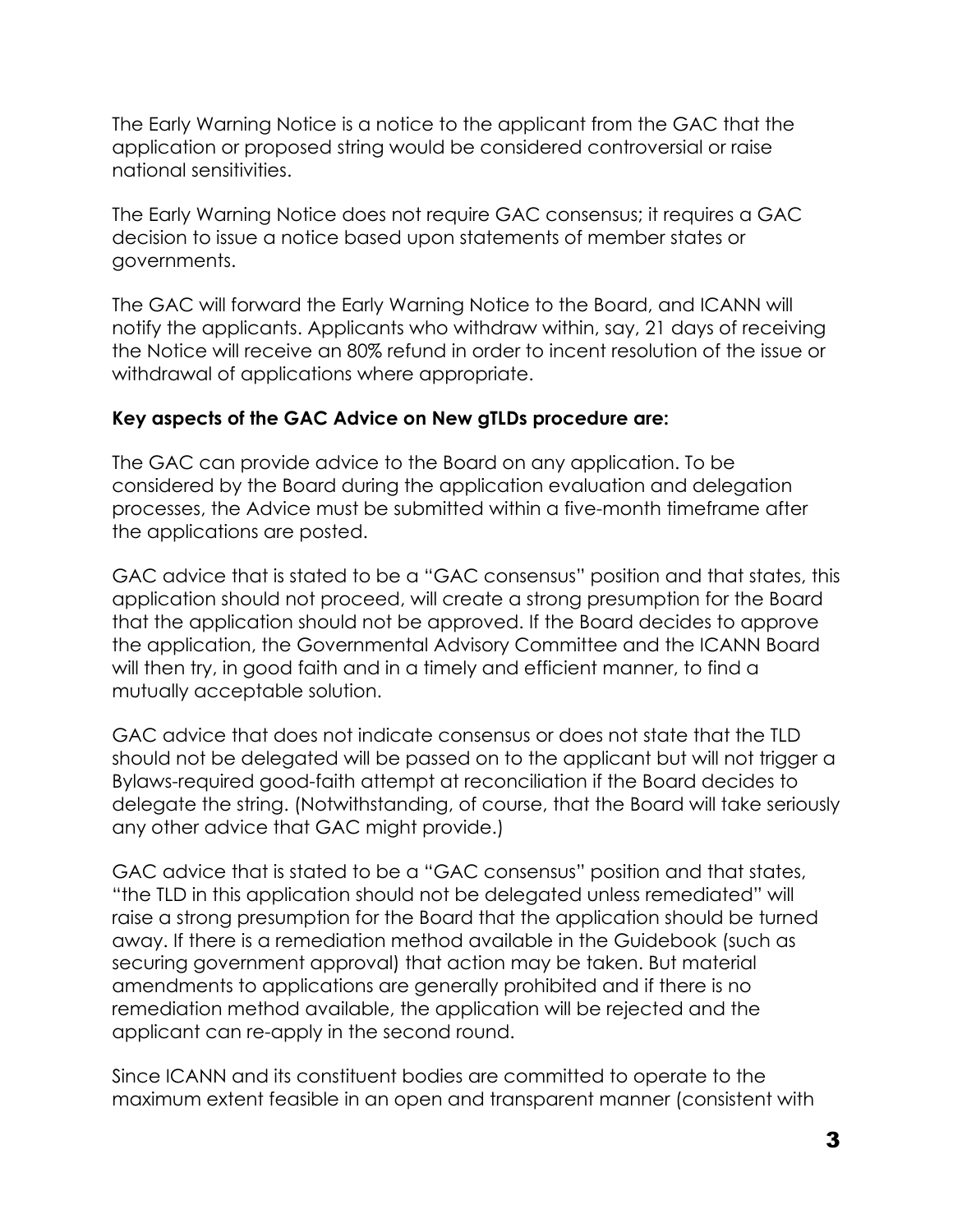procedures designed to ensure fairness), ICANN will expect that GAC advice addressing new gTLD applications would identify objecting countries, the public policy basis for the objection, and the process by which consensus was reached.

The Board will consider the GAC advice as soon as practicable.

The creation of the new procedures obviates the need to eliminate the existing objection procedures, as they will continue to be available to other entities and individuals.

While category definitions will not be expanded, proposed GAC Early Warning and GAC Advice on New gTLDs procedures are designed so the GAC can provide input on any application for any reason, eliminating the need for specific definitions. Therefore, the procedures will address sensitive, community, geographic and sector (regulated industry) string issues where these are of concern to governments and also give indications to applicants on ways to avoid formal objections.

A limited "free" objection mechanism for governments wishing to participate in the dispute resolution process is proposed under separate cover that provides a finite amount of fees and also limits ICANN's significant financial risk.

# *Rationale for recommendation*

1. Delete the procedures related to "Limited Public Interest Objections"

The GAC indicated in Brussels that its concern relates to requiring governments to use this objection process. The Board and GAC therefore agreed that it would be consistent with GAC advice to leave the provision for Limited Public Interest Objections in the Guidebook, but the GAC (as a whole) would not be obligated to use the objection process in order to give advice.

2. Amend the evaluation process to include review by governments, via the GAC and provide for an early warning to applicants when a proposed string would be considered controversial or to raise sensitivities

Refer to the attached graphic, describing the new process flows. The existing procedures are in black and the proposed procedures, "GAC Early Warning" and GAC Advice on New gTLDs" are in blue.

The GAC Early Warning procedure is merely a notice but it is meant to advise applicants that government objection or GAC Advice on New gTLDs to not delegate the TLD is likely. The refund is set at a higher rate than the otherwise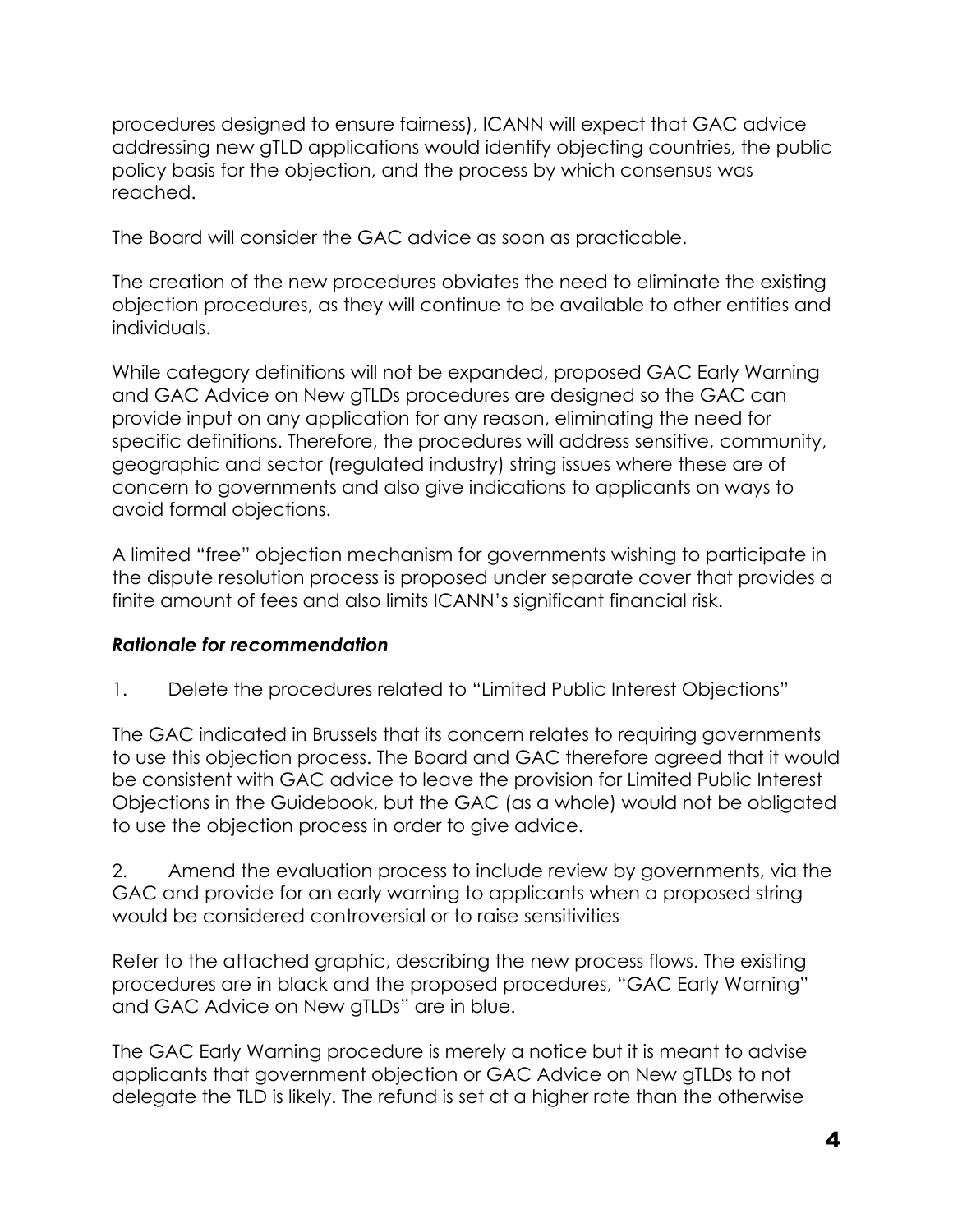maximum refund in order to encourage withdrawal in the face of the potential government-level objection. While the higher refund might seem to suggest that GAC statements are of greater import than other objections, this is justified. This is because GAC Early Warning need not be based on existing objection criteria in the Guidebook, so the Early Warning may be unanticipated by the applicant. This "surprise" is partially addressed by increasing the refund.

The GAC Advice on New gTLDs procedure is intended to address the concerns of governments and also to retain some certainty for applicants. It attempts to have the GAC clearly label its advice as consensus, if it is, and to specify that the TLD should not be delegated so it is clear when the Board might be disagreeing with GAC advice.

The Board will consider the GAC advice as soon as practicable, rather than waiting for the rest of the evaluation and any dispute resolution process to conclude.

3. Expand categories and consideration of community-based strings and geographical place names (including particular sectors, such as those subject to national regulation).

Expansion of categories in a clear way is extremely difficult. This is reflected in the public comment received. Community definitions have been drawn narrowly in the Guidebook to prevent abuses. Even expansion of categories will probably not address GAC concerns in some way as even the expanded definition might leave some genuine area of sensitivity unaddressed.

The proposed GAC Early Warning and GAC Advice on New gTLDs procedures are designed so the GAC can provide input any application for any reason, eliminating the need for specific definitions. Therefore, the procedures will address sensitive, community, geographic and sector (regulated industry) string issues. The GAC will not be barred from protecting its members interests by existing or even expanded limitations.

4. Implement a free objection mechanism that would allow governments to protect their interests.

It is understood that governments are reticent to pay for objections. However, governments are often the best suited to drive objections, and they do pay for similar services regularly, including resolution of disputes. The GAC also mentioned that governments must budget for dispute resolution fees if they anticipate the need to object to applications. There still is time for that and now is the time.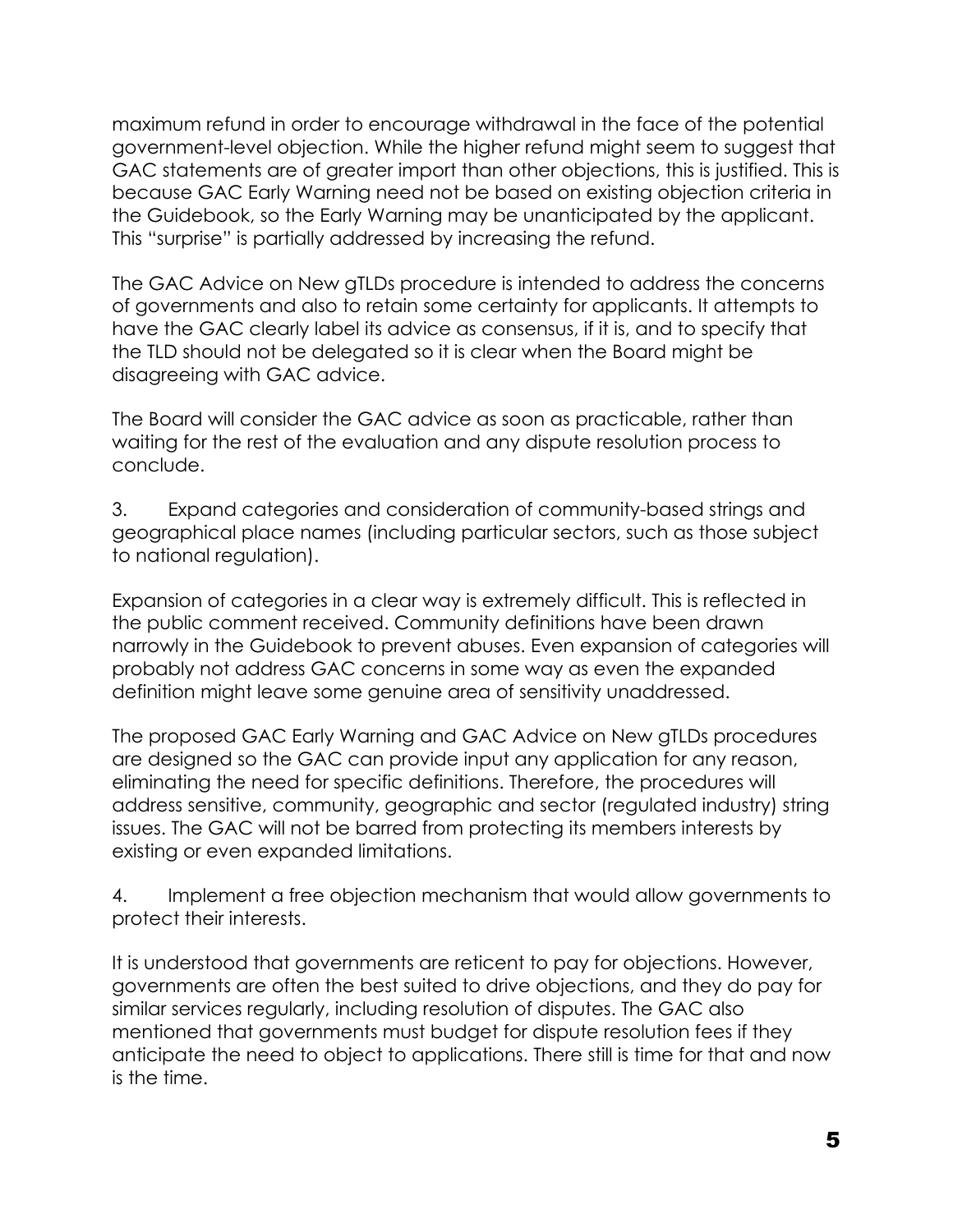Payment of dispute resolution fees, multiplied by several times would pose a significant risk for ICANN. There is no provision in the current evaluation fee for recovering these costs. The costs must either be limited in some way, or allocated to other applicants. The latter seems inappropriate and, in any case, would be extremely difficult to calculate a priori.

Providing unlimited dispute resolution to governments would be the subject of abuses, as governments might become proxies for objectors seeking to block applications.

In order to protect government interests, ICANN will set aside a limited amount from reserves, say \$1MM to \$2MM. A model for limiting the number of ICANNfunded objections is published under separate cover. The money that is expended in providing limited fee exemptions will be recouped out of the \$25K in each evaluation fee that is earmarked for development costs. When development costs are recovered and dispute resolution fees reach a steady state, that portion of the fee will be eliminated.

Public comment has suggested that if the government does not pay a dispute resolution fee, neither should the applicant. This feature is not included in the model. If the applicant wins, the loser pays model means the applicant does not pay. If the applicant loses it means that the objection has merit, the applied for TLD would violate the interests protected in the process, and it is reasonable for the applicant to bear those costs.